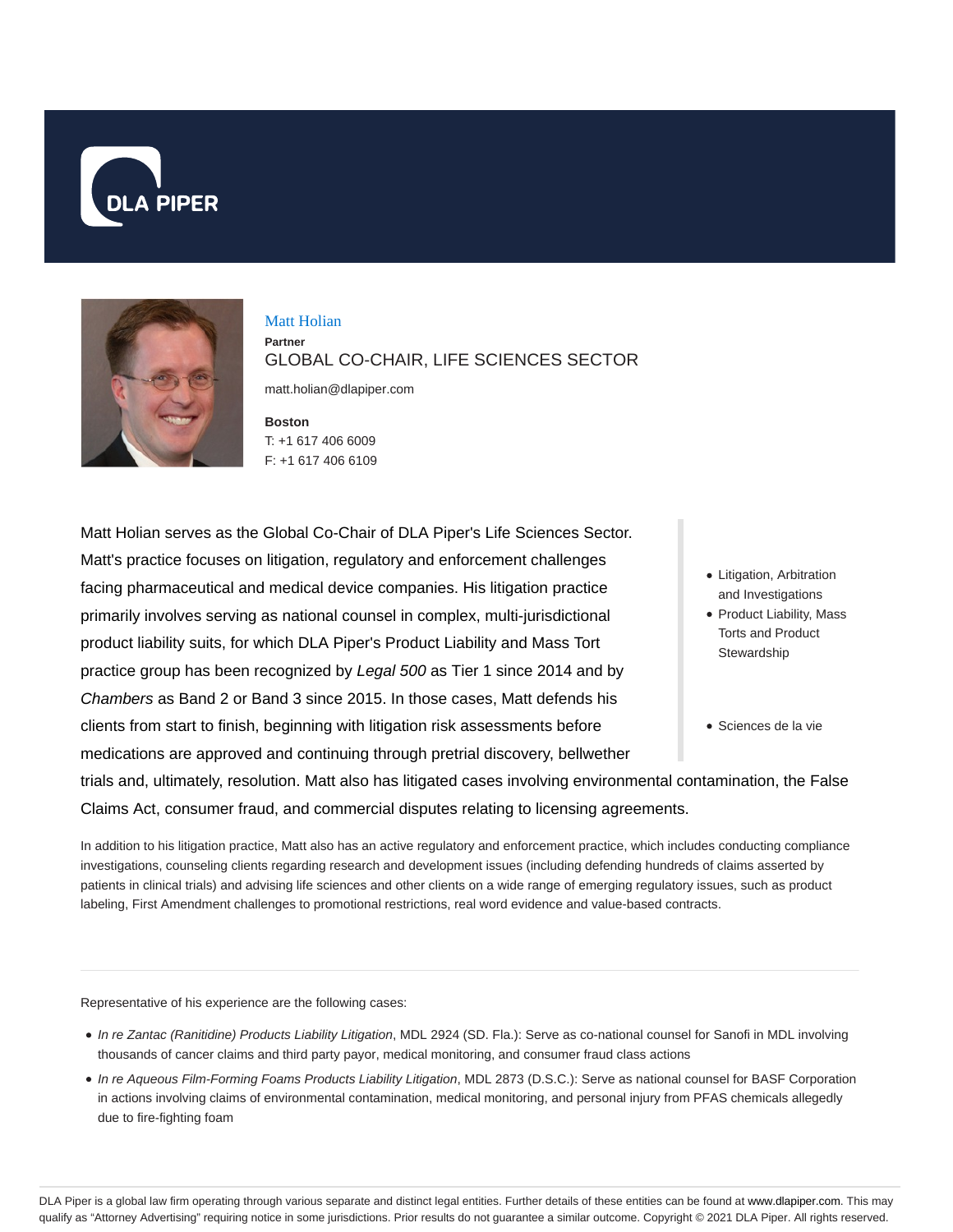- · In re Viagra (Sildenafil Citrate) and Cialis (Tadalafil) Products Liability Litigation, MDL 2691 (N.D. Cal.): Co-national counsel for Pfizer in product liability litigation alleging that Viagra and other PDE5 inhibitors cause melanoma; obtained exclusion of plaintiffs' experts' testimony on general causation, resulting in summary judgment on all claims for defendants (424 F. Supp. 3d 781 (N.D. Cal. 2020))
- In re Eliquis Products Liability Litigation, MDL 2754 (S.D.N.Y.): National counsel for Bristol-Myers Squibb Co. and Pfizer in product liability litigation alleging that Eliquis causes bleeding, in which the DLA Piper team obtained landmark rulings finding that plaintiffs' claims were preempted at the pleading stage (Utts v. Bristol-Myers Squibb Co., 226 F. Supp. 3d 166, 177 (S.D.N.Y. 2016) ("Utts I"); Utts v. Bristol-Myers Squibb Co., 251 F. Supp. 3d 644, 658 (S.D.N.Y. 2017) ("Utts II")). The MDL decisions were affirmed on appeal (Gibbons v. Bristol-Myers Squibb Co., No. 17-2638, 2d Cir. Mar. 26, 2019), a ruling the Drug & Device Law Blog called "the TwIqbal decision to end all TwIqbal decisions" in the preemption context and noted, "If anyone wonders why we consider preemption our side's most powerful defense, Gibbons is Exhibit A."
- In re Proton Pump Inhibitor Products Liability Litigation, MDL 2789 (D.N.J.): National counsel for Pfizer and Wyeth in product liability litigation alleging that proton pump inhibitors Protonix and Nexium 24HR (OTC) cause chronic kidney disease and other kidney injuries
- Talc Product Liability Litigation: National counsel for BASF Catalysts LLC in nationwide litigation involving personal injuries allegedly caused by talc
- Tecfidera Litigation: Counsel for Biogen in personal injury suits involving MS medication
- In re Testosterone Replacement Therapy Products Liability Litigation, MDL 2545 (N.D. Ill.): National counsel for Pfizer and Pharmacia & Upjohn in product liability litigation involving testosterone replacement therapies; obtained orders dismissing all claims against clients, including failure-to-warn and design claims on basis of impossibility preemption, which were affirmed by 7th Circuit (Guilbeau v. Pfizer Inc., 2018 WL 476343 (7th Cir. Jan. 19, 2018))
- In re Chantix (Varenicline) Products Liability Litigation, MDL 2092 (N.D. Ala.): Appointed by MDL court as Defendants' Liaison Counsel in product liability litigation involving Chantix, an aid to smoking cessation treatment; obtained ruling that label was adequate as a matter of law (In re Chantix (Varenicline) Prods. Liab. Litig., 881 F. Supp. 2d 1333 (N.D. Ala. 2012))
- Pepe v. Genzyme Corporation et al. (D. Mass.): Represented Genzyme in putative class action relating to DNA testing services
- In re Prempro Products Liability Litigation, 738 F. Supp. 2d 887 (E.D. Ark. 2010): Obtained ruling excluding plaintiffs' experts' opinion that estrogen-only hormone therapy causes breast cancer
- In re Bextra and Celebrex Marketing, Sales Practices and Products Liability Litigation,MDL No. 1699 (N.D. Cal.): Defended Pfizer in product liability and consumer fraud litigation involving selective COX-2 inhibitors; obtained exclusion of any expert opinions that Celebrex causes heart attacks and strokes at the most commonly prescribed dose (524 F.Supp. 2d 1166 (N.D. Cal. 2007)), which CNN.Money called "one of the most important 'gatekeeping' rulings ever rendered in a mass-tort case"; oversaw resolution program for thousands of cases
- Represented Pfizer in securities class action involving disclosures related to COX-2 inhibitors
- Baycol Litigation: Defended Bayer in product liability litigation involving Baycol, a prescription cholesterol-lowering medication; served on six trial teams in three states
- Buckingham v. Bayer Corporation (San Diego Superior Court): Obtained dismissal with prejudice of putative consumer fraud litigation against Bayer involving Aleve on preemption grounds
- Defended a clinical research organization in suits alleging breach of contract, conversion and trade secret misappropriation.
- Represented students with special needs in proceedings against school districts relating to Individualized Education Programs, with a focus on children with autism spectrum disorder

# DIPLÔMES

### **Barreau**

- California
- Massachusetts

# Reconnaissance

• Chambers USA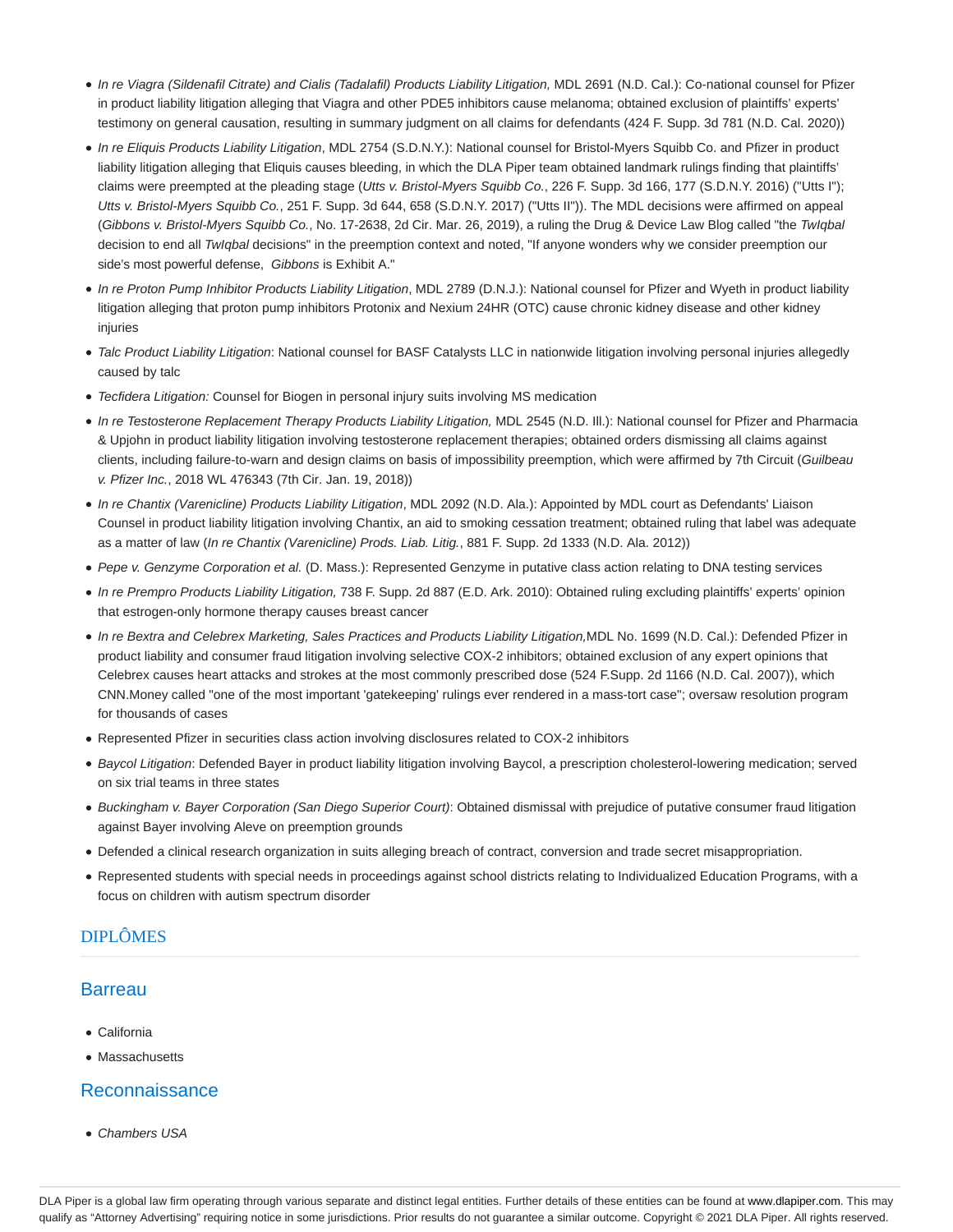2021 - Band 4, USA - Nationwide Product Liability & Mass Torts 2020 - Band 4, USA - Nationwide Product Liability & Mass Torts 2017-19 - Band 5, USA - Nationwide Product Liability & Mass Torts 2015-16 - Up and Coming, USA - Nationwide Product Liability & Mass Torts

• The Legal 500 United States

2021 - Recommended, Healthcare: Life Sciences 2021 - Recommended, Product Liability, Mass Tort and Class Action: Pharmaceuticals and Medical Devices - Defense 2017-20 - Recommended, Healthcare: Life Sciences 2018-19 - Recommended, Product Liability, Mass Tort and Class Action: Pharmaceuticals and Medical Devices - Defense 2017-19 - Recommended, Product Liability, Mass Tort and Class Actions: Toxic Tort - Defense 2017 - Next Generation Partner, Product Liability, Mass Tort and Class Action: Pharmaceuticals and Medical Devices - Defense

Since 2018, Matt has been selected for inclusion in Who's Who Legal: Life Sciences for Product Liability.

### Formation

- J.D., Stanford University 2000 Order of the Coif Teaching Assistant, Federal Litigation Associate Editor, Stanford Law Review Senior Editor, Stanford Law and Policy Review Co-President, Stanford Law Students Association
- B.A., Harvard University 1995 magna cum laude Social Studies Phi Beta Kappa Truman Scholar

### **Juridictions**

- All California state and federal district courts
- All Massachusetts state courts
- United States Court of Appeals for the Ninth Circuit
- United States Court of Appeals for the Seventh Circuit

#### Adhésions

- Member of Law360's 2021 Life Sciences Editorial Board
- Boston Bar Association (2006 present)
- Defense Research Institute (2003 present)

# Clerkships and Other Relevant Professional Experience

- Law Clerk to Hon. Charles R. Breyer, US District Court for Northern District of California (2000 2001)
- Extern to Hon. Napoleon A. Jones, US District Court for the Southern District of California (1998)
- **Teaching Experience**: Matt has taught, co-taught or prepared lectures on the following topics for courses at Harvard Law School and Yale Law School: (1) the regulatory system governing pharmaceutical, biotech and medical device companies; (2) how to litigate complex multi-jurisdictional product liability suits, including the coordination of these cases with related litigation such as government investigations, securities litigation, trade secret litigation and putative class actions; (3) the use of scientific data and other expert evidence in complex litigation; (4) the selection of plaintiffs for bellwether trials in mass torts; (5) the resolution of mass torts; and (6) the role of lawyers as strategic advisors.

### **ACTUALITÉS**

DLA Piper is a global law firm operating through various separate and distinct legal entities. Further details of these entities can be found at www.dlapiper.com. This may qualify as "Attorney Advertising" requiring notice in some jurisdictions. Prior results do not guarantee a similar outcome. Copyright @ 2021 DLA Piper. All rights reserved.